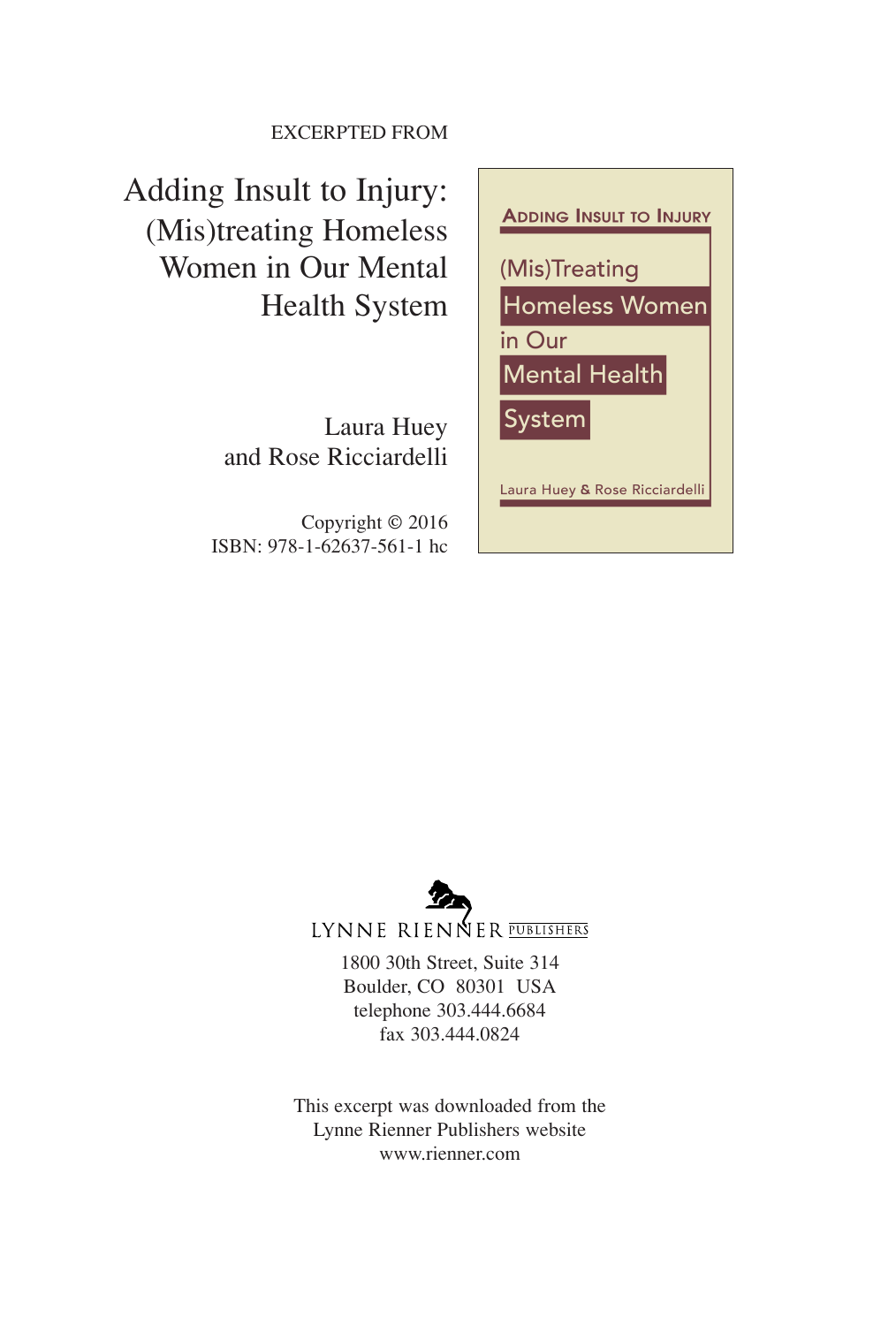### **Contents**

|                              | 1 Homeless Women and Mental Health     | 1   |
|------------------------------|----------------------------------------|-----|
|                              | 2 Empowered or Powerless?              | 19  |
| 3.                           | Trauma and Mental Illness              | 45  |
|                              | 4 Encountering the Medical Profession  | 63  |
|                              | 5 Prescriptions for an "Improved Life" | 83  |
|                              | 6 The Issue of Compliance              | 107 |
| $\overline{7}$               | Changing the Status Quo                | 125 |
| Appendix: Research Methods   |                                        | 143 |
| References                   |                                        | 147 |
| <i>Index</i>                 |                                        | 163 |
| <i><b>About the Book</b></i> |                                        | 171 |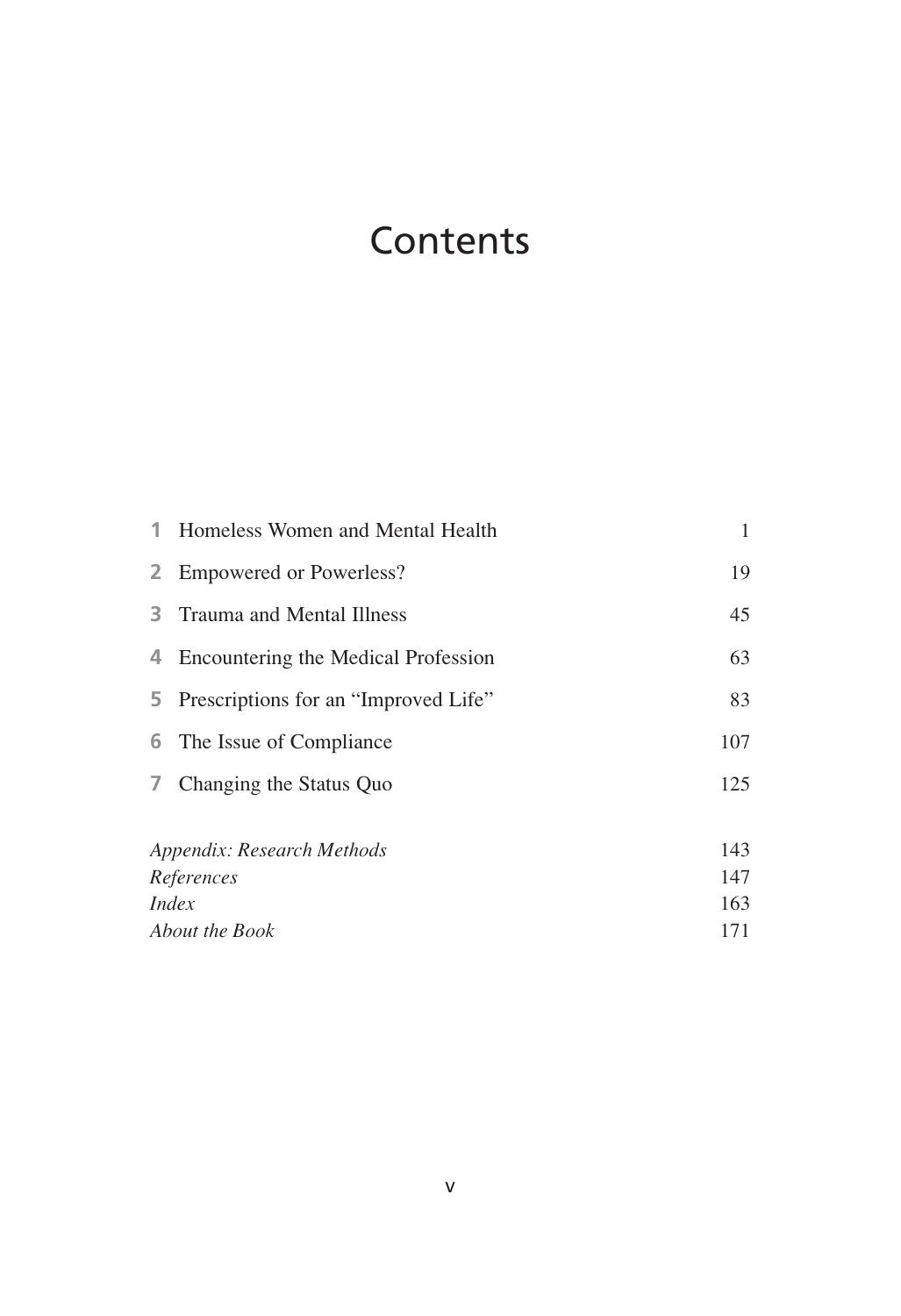# **1**

## Homeless Women and Mental Health

**Laura meets Nikki while interviewing her friend, Kesha. Laura** and Kesha have been sitting in a small counseling room in one of the shelters that dot San Pedro Street in Los Angeles's Skid Row District. Laura is asking Kesha, a victim of childhood abuse, a series of questions about her experiences of trauma and the coping strategies she uses to deal with the effects of what she has been through when they hear a knock at the door. Opening it, Laura finds Nikki, an African American woman in her late thirties, standing on the other side, politely letting her know that she is waiting to be interviewed next. Hearing her friend's voice, Kesha speaks up and asks if Nikki could join the discussion.

Both women have become homeless for financial reasons and are desperate to move out of the shelter and out of Skid Row. Nikki has just started a job and begins to describe what getting up in the morning and leaving Skid Row for her new job are like.

- NIKKI: I have to be at work at six o'clock in the morning. I get up at four o'clock in the morning, so I'm up when the action starts on the streets. So I see people knocking on people's tents for heroin. I'm standing at the bus stop, you see so much. You hear women prostituting their daughters out. Are you serious? This is like real? It's like a bad movie.
- LAURA: How does it feel to be the odd person out?
- KESHA: [laughing] It's weird!
- NIKKI: It's crazy! Because what's normal here is not normal anywhere else. . . . It's like a bizarre world. Like on Seinfeld. Everything that was normal, the rules don't apply here!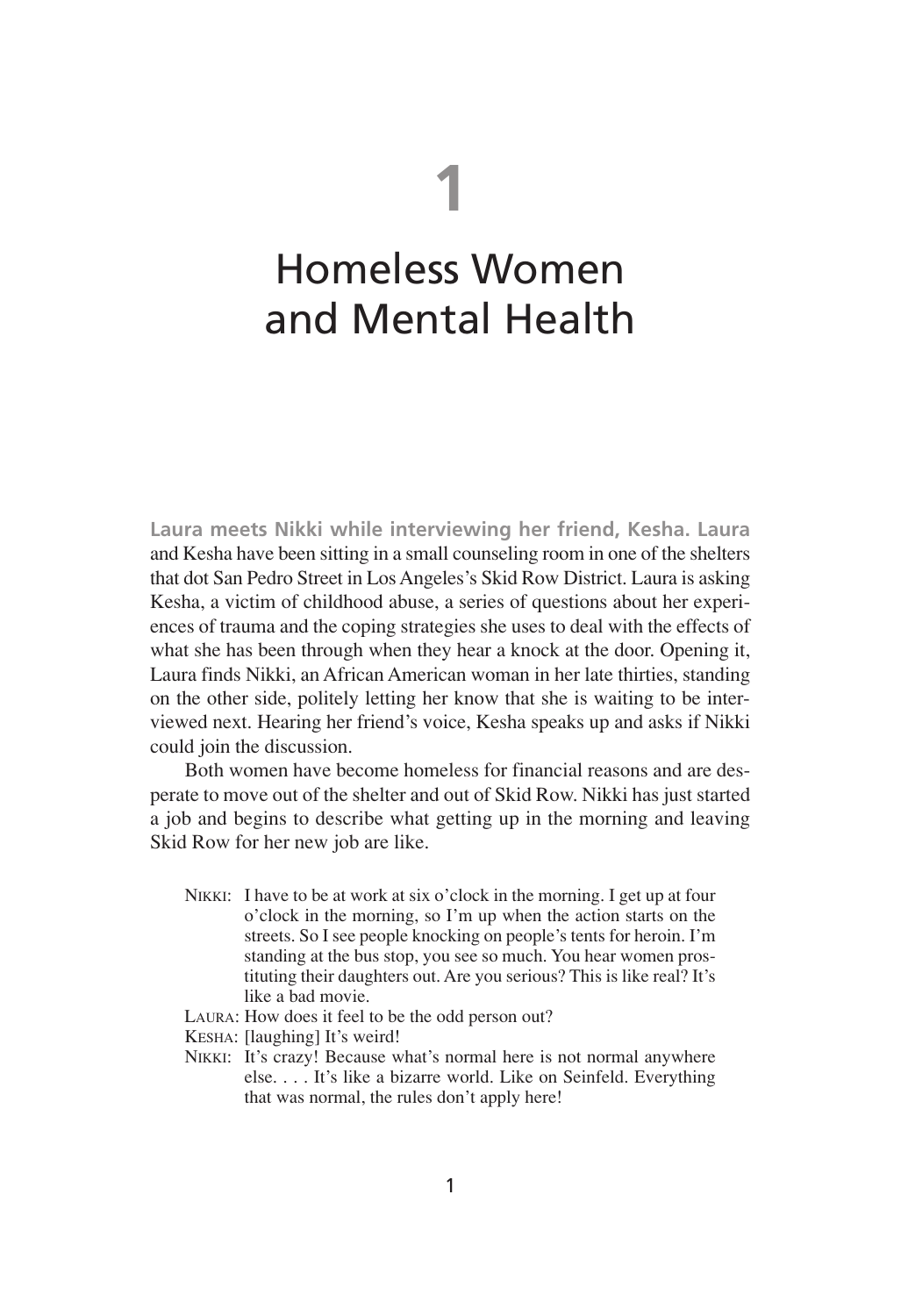Both found life at the shelter stressful, and each was coping with the fights, the drama, and the strange rules in different ways. Kesha, who had been diagnosed as borderline obsessive compulsive disorder (OCD), acknowledged that her recently developed daily cleaning rituals served a dual purpose: they kept her area free of scabies, lice, and bedbugs, and they permitted her a measure of control within a space in which she had none. Leaning in slightly, she explained, "You can't control the situation you're in, but you can keep your locker clean, [and] you can keep your bed straight." Nikki was struggling with feelings of depression and anxiety over her situation: "My crazy is me being a single parent and having my daughter down here. She's twenty-three. It's a control issue of . . . my eating's out of control. I can't control nothing around me, but I can control if I put some chips and some cheesecake in me." When the discussion turned to other methods of coping, the subject of antidepressants came up, and Nikki said that "especially here" (indicating the shelter) pharmacological solutions for any problems were commonly recommended by staff and the shelter's doctor. Whereas Kesha had already seen a psychiatrist at a local clinic and been prescribed the antidepressant sertraline to deal with her anxiety issues.<sup>1</sup> Nikki's case manager at the shelter recommended she take antidepressants, going so far as to refer Nikki to the shelter's doctor in order to secure a prescription.

- NIKKI: They wanted to give me some Zoloft.
- KESHA: That's what they tried to give me!
- NIKKI: And something else.
- LAURA: Who did you go see? Your doctor?
- NIKKI: My case manager. She was referring me to the doctor here.
- LAURA: To then get on the ...
- NIKKI: Zoloft.
- LAURA: What was your response?
- NIKKI: I was like that's not what I was coming here for. My whole thing was to make sense of all of this. I'm gonna be honest with you. I'm thirty-eight years old. My intention in life was never *ever* to live on Skid Row. [Everyone starts laughing.] I'm just keeping it real. I just need to make it make sense. It didn't make sense.
- LAURA: Have you had an opportunity to do any one-on-one counseling?
- NIKKI: Actually, I have with [names a counselor]. She's good. She really helps me put a perspective . . . she really helps me see the other side. That's what I needed. I didn't need a pill. I just needed some therapy.

Nikki's story is not unusual. Over the years we have come to realize there are thousands and thousands of Nikkis, homeless or otherwise impoverished women who are struggling to make sense of, and to hopefully overcome, events in their lives that sometimes defy ready explanation. When they seek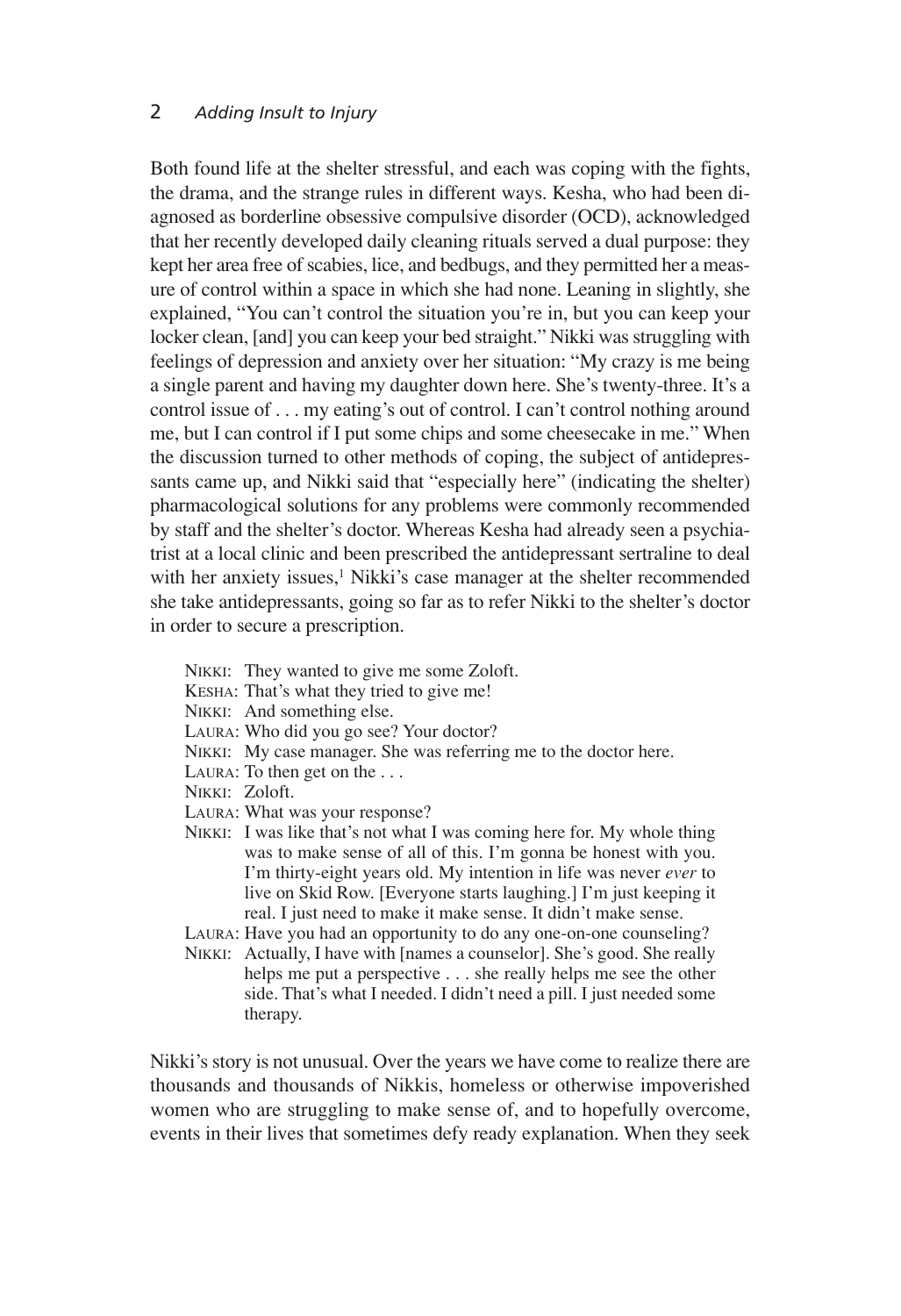help, they are frequently directed to a mental health system that, arguably, all too often opts for pharmaceutical over therapeutic interventions. It tells them the solution is pills that neurochemically alter the brain instead of also addressing cognitive needs as a potential solution. As in the case of Nikki, such views not only predominate within the healthcare system itself but are shared by those who work within the institutions that frequently structure the lives of homeless citizens: shelters, public social work offices, courts, and jails.

As we will show in the subsequent chapters, lacking few alternate resources, if any, and variously persuaded, compelled, bribed, and coerced into accepting this form of treatment as the solution to their problems, untold numbers of women find themselves dealing with the effects of trauma and chronic stressors by chemically burying them. Although relying on placebo effects and sedation is presumably cheaper in the short term than providing expensive therapeutic sessions like psychotherapy and secure housing, the reality is simple: for many women, the underlying issues remain, and thus the lives of too few women ever improve.

#### **The Argument**

Despite the definition of the World Health Organization (WHO) of health as a "state of complete physical, mental, and social well-being and not merely the absence of disease and infirmity" (Armstrong and Armstrong 2010, p. 4), over the past several decades a notable shift has occurred in how societies think about individuals' well-being, a shift away from ensuring the physical, social, and mental health of citizens. This shift is attributable to a combination of factors, including the reliance on the medicine model (e.g., a variation of the allopathic model), the medicalization of common conditions, and the associated stigma, as well as the resulting ascendancy of a model of human cognition, emotions, and behavior that purports to answer all questions about why humans are the way they are: biopsychiatry.<sup>2</sup> The US healthcare system is based in the for-profit sector and utilizes predominantly an allopathic approach to healthcare, which is focused on penetrating the body physically (surgery) or chemically (drugs) as a means for curing what professionals in this area see as illness and ill health (Armstrong and Armstrong 2010). The system has become jaded due to the motivations of private institutions (e.g., pharmaceutical companies) that add to the for-profit model asthey dominate and control the progression of medicine in a quest for monetary gain. Together these factors dictate the way in which healthcare is delivered and its impact on individual experiences and views of healthcare as an institution, again as a means of promoting the continuation of the allopathic approach to healthcare.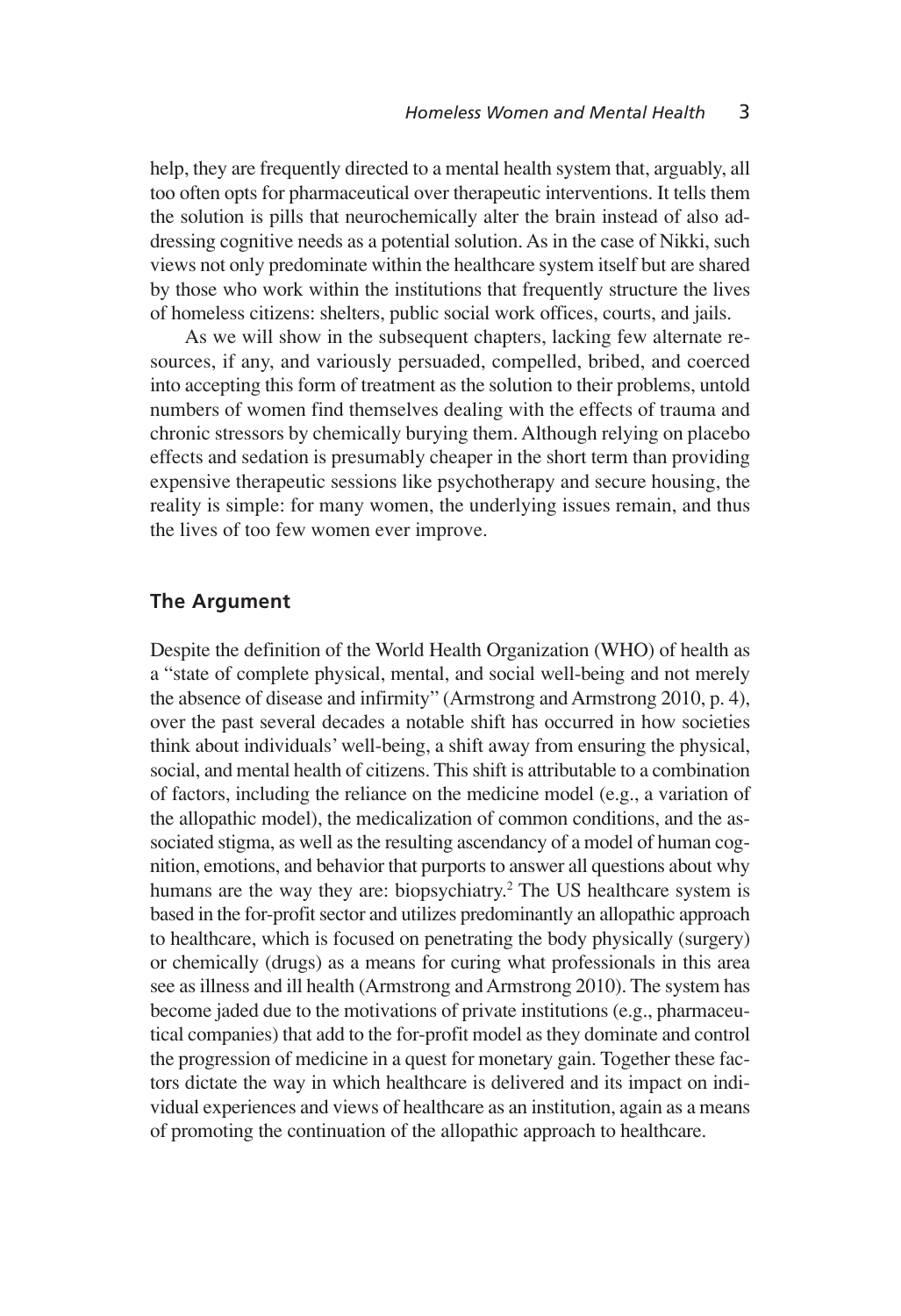#### 4 *Adding Insult to Injury*

The allopathic medical model emerged in the nineteenth century as the primary medical model in the Western world. *Allopathy*, a combination of *allos*, meaning "opposite," and *pathos*, meaning "suffering," was coined by the German physician C. F. S. Hahnemann (1755–1843) in reference to the seemingly barbaric medical practices common to the eighteenth century, such as bloodletting, purging, and toxic drugs. <sup>3</sup> The idea behind such practices was tied to the notion of treating conditions based on their "opposite," a reality common even now in Western medicine where, for example, constipation is treated with a laxative or a headache with a drug designed to eliminate the headache, such that "cuts and chemicals" remain predominant treatment options for illness (Jarvis 1996; Kaufman 1988). As Stephen Lyng explains,

[the] medical perception focuses on the problem of discovering the objective conditions that give rise to the subjective sensations that we know as patient complaints (defined as symptoms in this system). In other words, the problem is to objectify the subjective sensations of the patient. This task is accomplished by translating all illness (i.e., the patient's subjective sense of abnormality) into disease. (1990, pp. 102–103)

Not surprisingly, in general, the medical model discounts alternative approaches to healthcare, such as chiropractic and homeopathic medicine, which are rarely seen as actual medicine or cures for illness or poor health. Indeed, Western society over the years has ingrained assumptions regarding health and healthcare, limiting alternative medical practices. These assumptions are simply viewed as societal truths. For example, one so-called truth is that illness is biological, a truth that in turn disregards the social determinants of health that focus on the impact that environment, socioeconomic status, or standards of living can have on physical and mental health (Armstrong and Armstrong 2010). Indeed, these social determinants cannot be disregarded in their role in shaping the psychological health and well-being of homeless women.

Unquestionably, however, the allopathic medical model has saved many lives, and the resulting advancements in medicine have increased life expectancy in North America (Armstrong and Armstrong 2010). However, rather than trying to take preventive measures, the focus on science, biology, medical advancement, and cures highlights the political economy and consumerism underlying the current healthcare system, essentially, orienting it toward the pursuit of profit (Armstrong and Armstrong 2010). In the United States, this system is shaped by private institutions (e.g., doctors, pharmaceutical companies) that add to the for-profit sector. Institutions dominate and control the progression of medicine; therefore, many scholars argue, developments and innovations (new medications, new healthcare practices,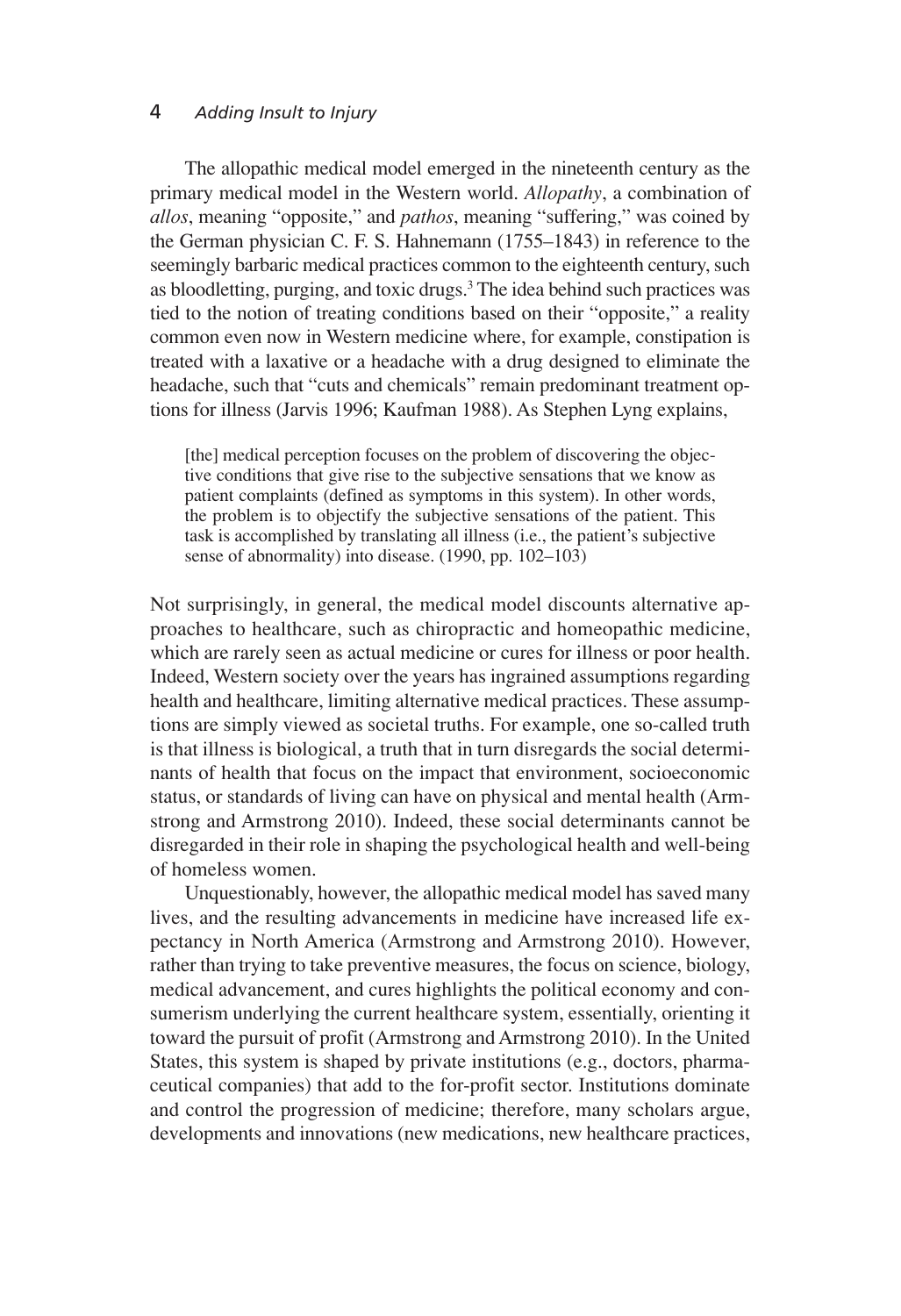and new medical devices) are no longer a means of responding to the needs of society but instead represent the quest for monetary gain, power, and resources (Armstrong and Armstrong 2010). Political ideologies that have shaped governance provide a fertile breeding ground for the progression of individual health advocacy wherein patients who can afford to do so pursue their own health needs. They act as consumers of healthcare and advocate on behalf of their own needs and desires. The question then becomes, what is a healthcare need?

In 1992, Peter Conrad and Joseph Schneider drew attention to a new trend: the transformation of what some saw as deviance and other social problems into medical problems. In essence, they argue that, within this new paradigm, "deviance" is relabeled as "illness," and the individual comes to be viewed as someone who can be helped, even cured, by medical authorities and their technical knowledge. Through this process, termed *medicalization*, the patient becomes largely disempowered, falling under the authority of medical professionals. Although we do not take this position, some scholars go so far as to argue that mental illness does not exist but is instead a label that has been successfully applied to particular body processes and social problems (see Bowden 2014; Conrad and Barker, 2010; Fried et al. 2015; Hesslow 1993; Launer 2014; Pickersgill 2013). As such, all medical facts are argued to be socially created products, arguably constructed and developed by interested parties and claims makers with much to gain, that allow medicine to reign as an institution of social control (Conrad and Barker 2010).

Medicalization occurs at three levels: the conceptual level, where medical vocabulary is used to define the problem; the institutional level, where medical personnel supervise treatment or act as gatekeepers to treatment; and the interactional level, which is the point at which doctors treat what they see as the medical problems of their patients (Armstrong and Armstrong 2010). At each level, relationships of power situate what is labeled as the treatment of the patients, whose agency is by and large dictated by their adherence to the medical directives put forth by the medical professionals from whom they are receiving care. Thus, with medicalization, not only do increasingly common problems become redefined as manifestations of psychopathology requiring intervention, but individuals grappling with an issue are left to seek out and then adhere to a prescribed course of care if they want to be viewed as helping themselves and their situation. Conrad and Schneider (1992) explained that by being reclassified as patients, rather than just seen as homeless women, individuals become entitled to help, but they are first put into the submissive position of adherence if they are to get help or to "rectify their situation" under the medical profession.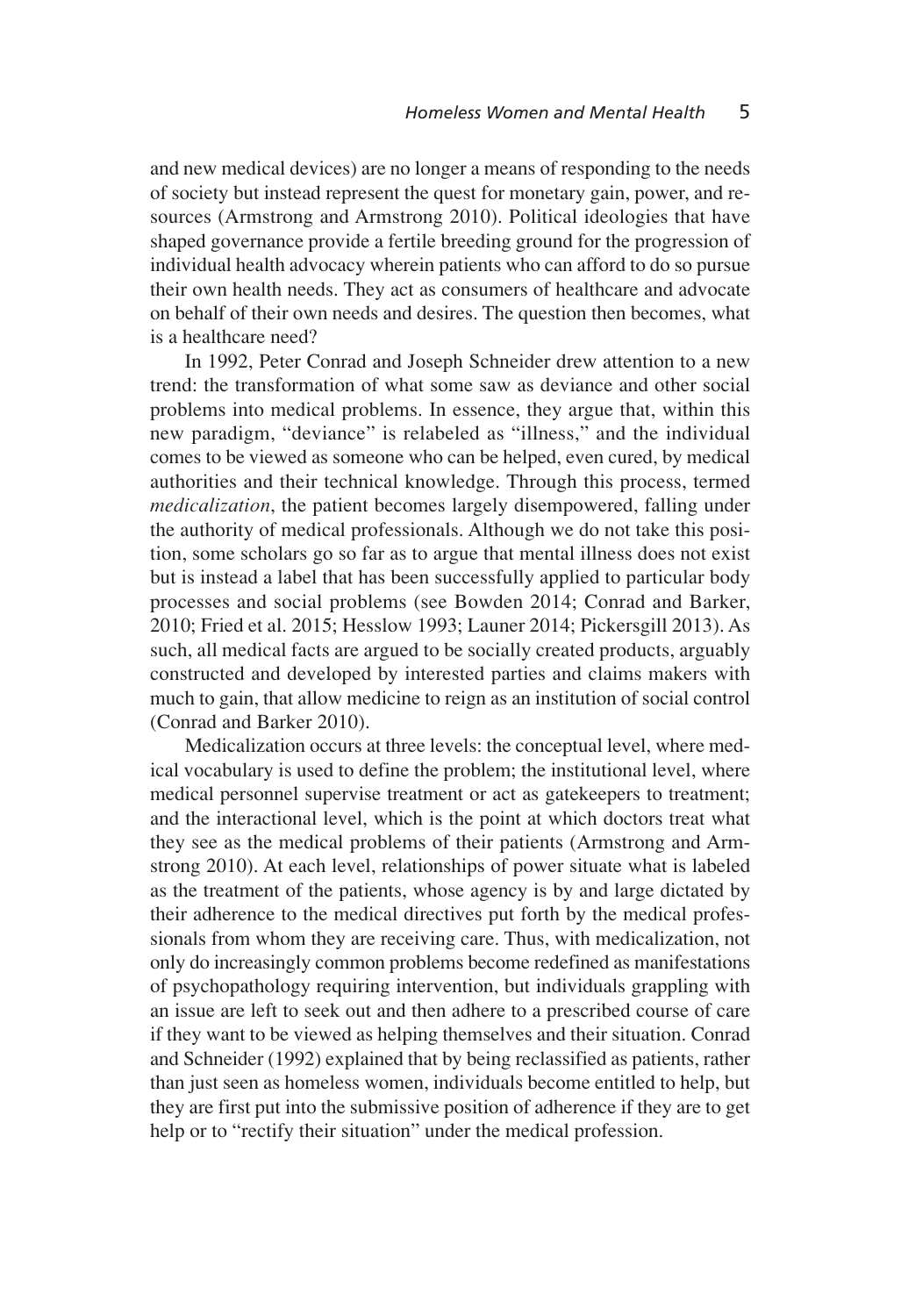Within the medical model is where biopsychiatry falls. At its root, biopsychiatry is a worldview predicated on the belief that human suffering can be grouped into discrete categories based on symptomology, labeled as clinical disorders, and then linked to dysfunctional biological processes within the nervous system. This perspective continues despite the fact, again evidenced in more recent criticisms of the *Diagnostic and Statistical Manual of Mental Disorders* (DSM-V), that little evidence can be given for specific biological markers of mental illness (see Pickersgill 2013). An individual's problems, as suggested by biopsychiatry, are not caused by environmental factors (e.g., social determinants of health); rather, the root of problems and thus the potential solutions lie in the functioning of neurons and synapses, as dictated by genes. According to this paradigm, these processes can be beneficially altered through expert administration of neurochemical compounds that inhibit or reverse the effects of malfunctioning neurons and synapses—the so-called chemical imbalances of the brain through selective or nondiscriminate chemical actions. Said another way, a reliance on drugs by medical professionals, specifically prescription medications designed to alter the functioning of the brain, underlies biopsychiatry. The administration of these drugs is the province of a growing number of practitioners within the so-called helping professions in the United States—psychiatrists, primary care doctors, nurse practitioners, and pharmacists—who not only are sanctioned to diagnose conditions but have been granted prescriptive authority and thus the privilege to treat patients using psychoactive substances. <sup>4</sup> However, we are not suggesting all prescribing is unnecessary, erroneous, or inappropriate; instead, here we point to where prescriptions replace rather than accompany therapeutic interventions or serve as ineffective or lazy Band-Aid approaches targeting overrepresented populations, like homeless women. 5

Much has already been written about the growing biopsychiatrization of everyday life and the accompanying neurochemicals biopsychiatric practitioners deploy (Bentall 2009; Frances 2013; Greenberg 2013; Rimke and Brock 2012). Indeed, a veritable cottage industry has sprung up to warn citizens of the risks found in converting everyday behaviors into mental health problems, giving our children drugs for behavior problems, <sup>6</sup> or relying too heavily on antidepressants to make us, if not happy, then at least momentarily content. Although much has already been said about this medicalization, and more specifically biopsychiatrization, in relation to the general public, one area of social life can be examined in which biopsychiatry wields an enormous power that is seldom scrutinized and generally accepted as both right and necessary, that is, in the lives of homeless citizens.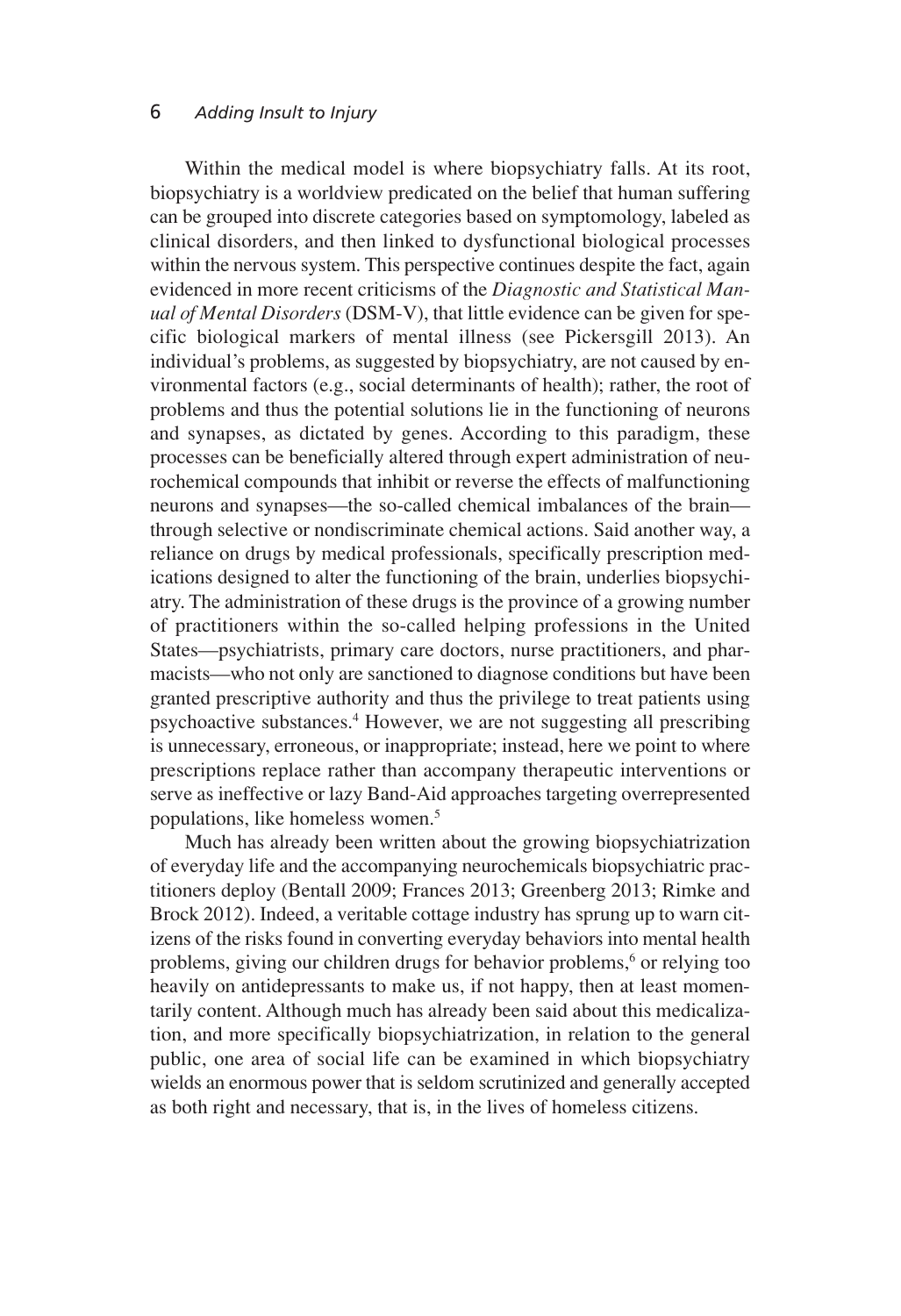Long considered a repository of any and all social ills, homelessness has been transformed from a social space within which individuals appear as morally corrupt degenerates to one holding an ever-increasing assortment of individuals deemed mentally ill. This change is easily explained. Psychiatry, as embedded in the medical sector of society, has long been associated with homelessness as providing both an explanation and potential cure for this state. With respect to the former, a significant body of commentary attributes the character of contemporary homelessness to the move away from asylums and other psychiatric residential treatment facilities toward community-based forms of treatment (see, for example, Dear and Wolch 1987). Thus, the ranks of homeless citizens today are said to be largely drawn from those who were previously institutionalized, or who would have been institutionalized today if such facilities were still routinely used in this way.<sup>7</sup>

Having redefined this social problem as psychiatric in origin within a larger social framework that increasingly views the biopsychiatric worldview as providing the solution to most, if not all, of society's complex and mundane problems, one can see how biopsychiatry has been touted as the solution to homelessness and how unstintingly faith is to be placed in the chemical regimens often prescribed. This unwavering faith has had important consequences for how homeless citizens are treated. It has spawned new ways of thinking about, and responding to, their problems, which, on the surface, appear similar to how society views the problems of other segments of the population. Invoking a disease metaphor to explain the causes of their distress, homeless citizens learn their only hope is to participate in the treatment of their "chemical imbalances." Within this framework, responsibilized self-care is portrayed as an individually empowering act; however, as we shall discuss, it is ultimately one that does little more than maintain social and structural inequities that disempower individuals who are suffering.

Thus far we have focused on the history of the medical model in the United States and, more specifically, on the way in which biopsychiatric power manifests at a macro level, a theme to which we return in the following chapter. Our primary interest, however, is in analyzing its effects on individuals, a task that reveals three principal forms of biopsychiatric power, that we use to refer to—the power of professionals to diagnose, prescribe, and garner compliance with drug treatment regimes, and the way this power manifests in the lives of people who are homeless. The first power is that of the authority to diagnose individual suffering, giving it a name and an ascribed cause as well as redefining the individual through the application of a diagnostic label. No longer simply Jane or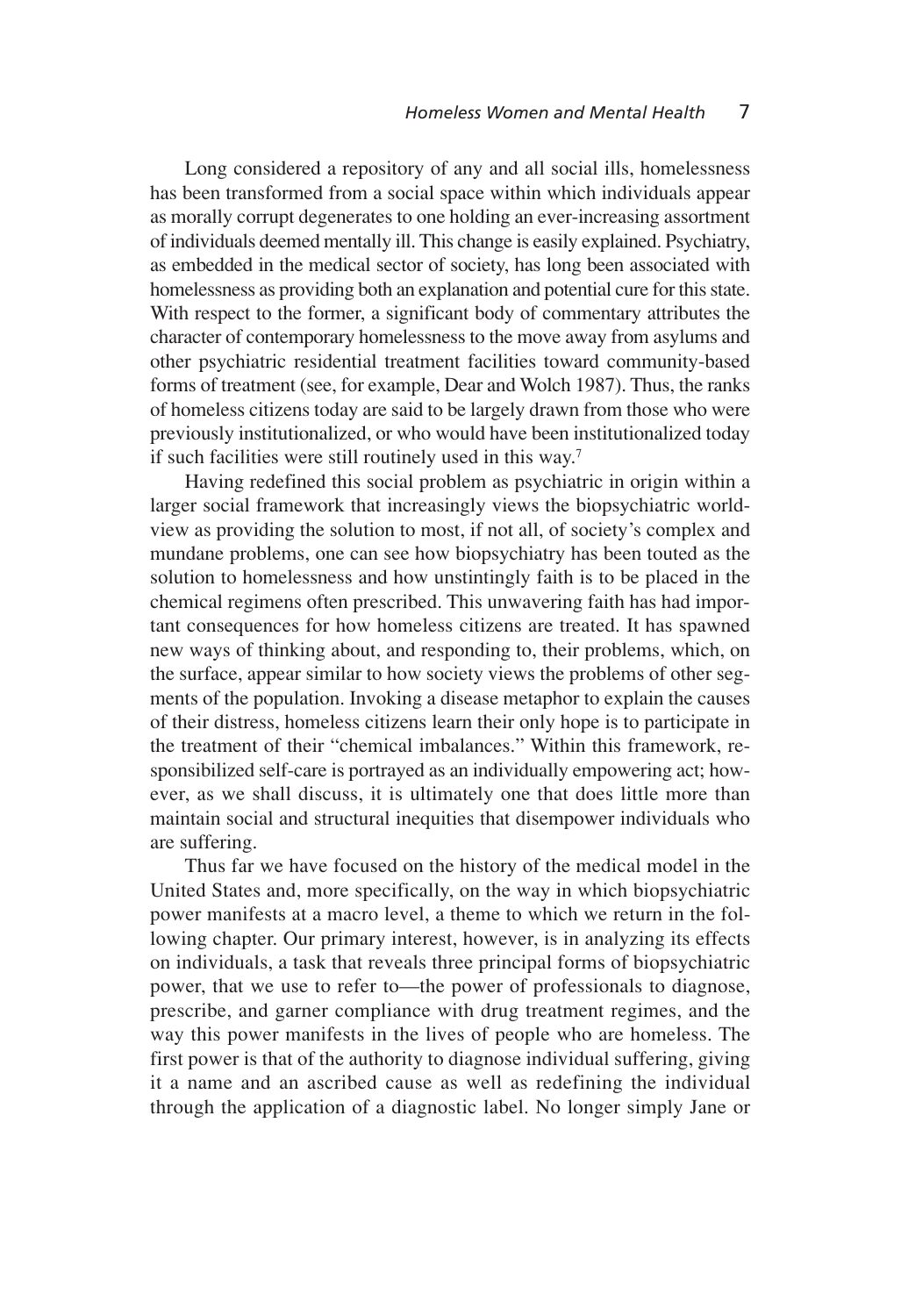Joe, the individual is endowed with a new institutional and sometimes personal identity as a "bipolar" patient or as a "schizophrenic." The second form of power we discuss here is the power to prescribe a course of treatment based on a diagnosed condition. To the extent that the underlying problem is deemed biochemical in nature, this prescriptive power is enacted through instructing patients to routinely ingest one or more psychiatric drugs that are deemed necessary to right their perceived chemical imbalance. The third power we analyze here is the ability to garner individual compliance with psychiatric drug prescriptions through a variety of persuasive and coercive techniques. These techniques, as will be made evident, work both directly through community-based programs, institutional confinement, and forced outpatient treatment and also indirectly through networks of alliances with other institutions.

Further tying these three principal forms of power together is how they are easily forced upon people in psychological distress or living in a state of homelessness—people who are stigmatized (Goffman 1963). Erving Goffman defines stigma as "an attribute that is deeply discrediting . . . a relation[ship] between stereotype and attribute" (1963, p. 4). Stereotypes, per Goffman, originate and are established in society, whereas attributes are characteristics possessed by a person. Stereotypes and attributes are related in that when an attribute is stigmatized, the stigma suggests the bearer possesses an othering quality that qualifies that person for social rejection, exclusion, or isolation. Stigma defines the bearer's master status and as such structures that person's self-perceptions, interactions, and the social order (Goffman 1963). It creates divisions among community members across societies.

The stigma experienced by the homeless women in our study is multifaceted and complex. They are stigmatized by their cognitive state (mental illness), their homelessness, and even their ethnicity or race, sexuality, or criminal past. The relationships between such attributes and the associated stereotypes shape their lived experiences, including opportunities available, treatment by others, and even self-perceptions (Kondrat and Early 2011). In consequence, bearing a stigma and the associated label ensures that their esteem is low, that they live with the knowledge that they will be judged simply by the fact that they reside on Skid Row and they will be rejected by others (Kondrat and Early 2011). Stigma, always a dynamic process and never a static reality, places these women in an inferior position by focusing on their virtual social identity rather than on their actual social identity (Goffman 1963), consequently leaving them subordinate and disempowered. In this same context, the stigma and associated prejudice, even discrimination, these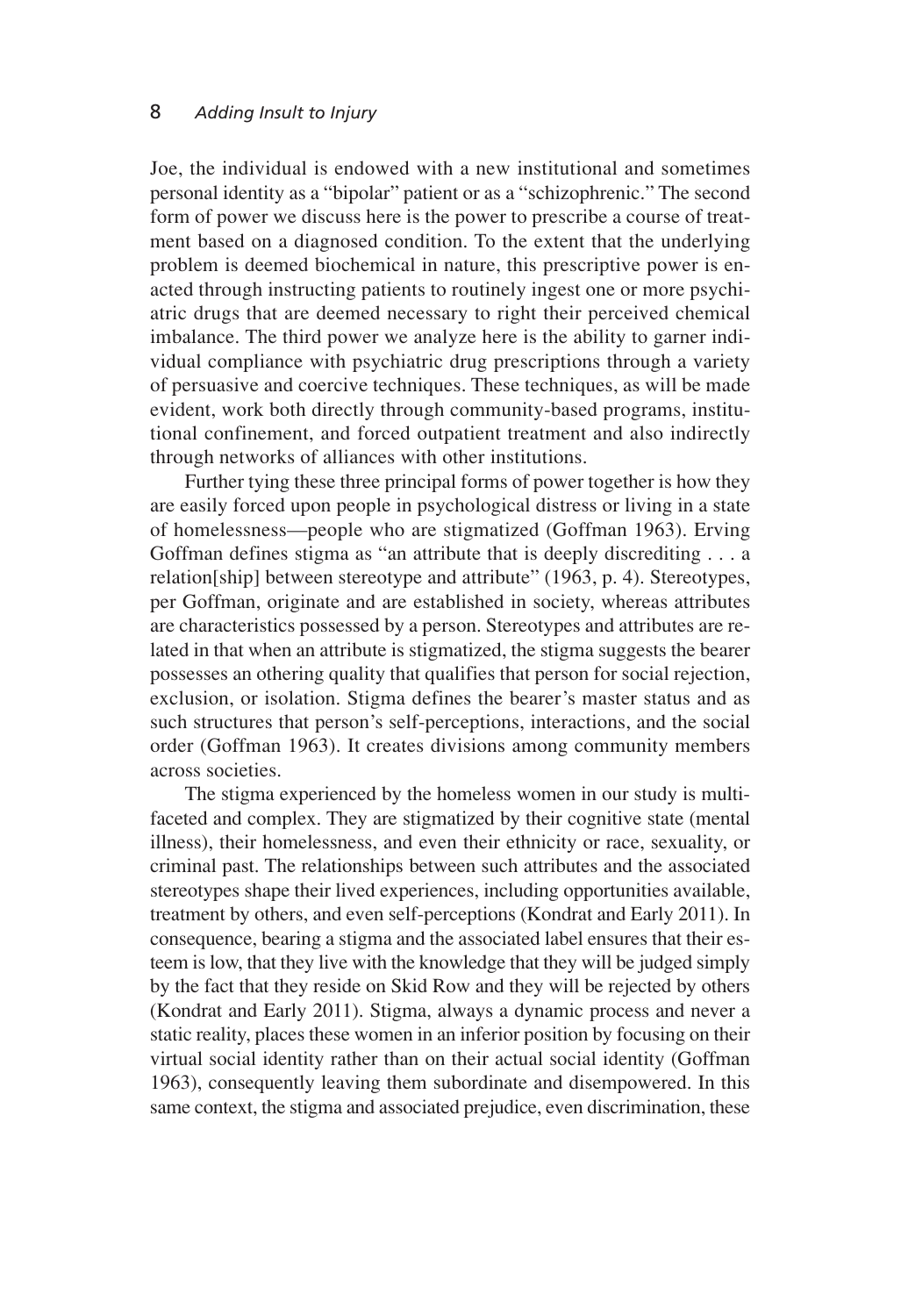women face leave them even more vulnerable to those with biopsychiatric power, or any position endowed with power due to having the resources these women need given their desperate need (see Chapter 2).

We stress here that the problems of homeless citizens are not trivial or unworthy of assistance. Indeed, as discussed in Chapter 3, the vast majority of homeless individuals live under the weight of the emotional and mental scars they carry as a result of living trauma-infused lives. As a consequence of their histories of abandonment, neglect, violence, and deprivation, among a host of other tragedies, a significant number of homeless persons develop trauma-induced responses that are recoded as symptoms of psychiatric conditions. With few, if any, resources available to them, individuals are placed within a system that is often completely ineffective at recognizing and responding appropriately to the effects of trauma. Indeed, typical treatment responses to issues of trauma often entail little more than outmoded forms of talk therapy (Huey, Fthenos, and Hryniewicz 2012), prescriptions for psychoactive drugs, or both. When individuals do not respond to what the system defines as treatment, as is often the case, such failures are easily attributed to the individuals—their so-called disease being treatment resistant—and not to ineffective treatment or relationships with the treatment provider that may bar treatment effectiveness. Homeless citizens will then cycle in and out of the various institutions that make up the circuits of control in which homeless citizens are routinely plugged: shelters, hospitals, jails, and prisons. Of course, these spaces too carry a stigma of their own, which further burdens the women who must somehow navigate these realities and the associated meanings their experiences suggest to members of society. Not surprisingly, as these women increasingly fail to improve in their ability to function in ways society sees as normal, the role of psychiatric drugs becomes even more crucial to their management, both within the community and behind institutional walls. This book, in response, is about society's failure to provide adequate mental health care for homeless citizens, the majority of whom are deeply traumatized and stigmatized and experience chronic distress as a consequence. This failure, we argue, can be traced to the rise of the discourse of biopsychiatry, which has become the dominant lens through which homelessness and its attendant ills have come to be viewed (Rose 1998). Reliance on this lens has led professionals to turn away from the healing of trauma in favor of an overreliance on psychiatric drugs to suppress the purported dysfunctions of those least able to resist biopsychiatric power. In essence, then, what we describe here is not healing but the expedient management of problems, from the problems of individuals to the supposed social plight of so-called problem populations.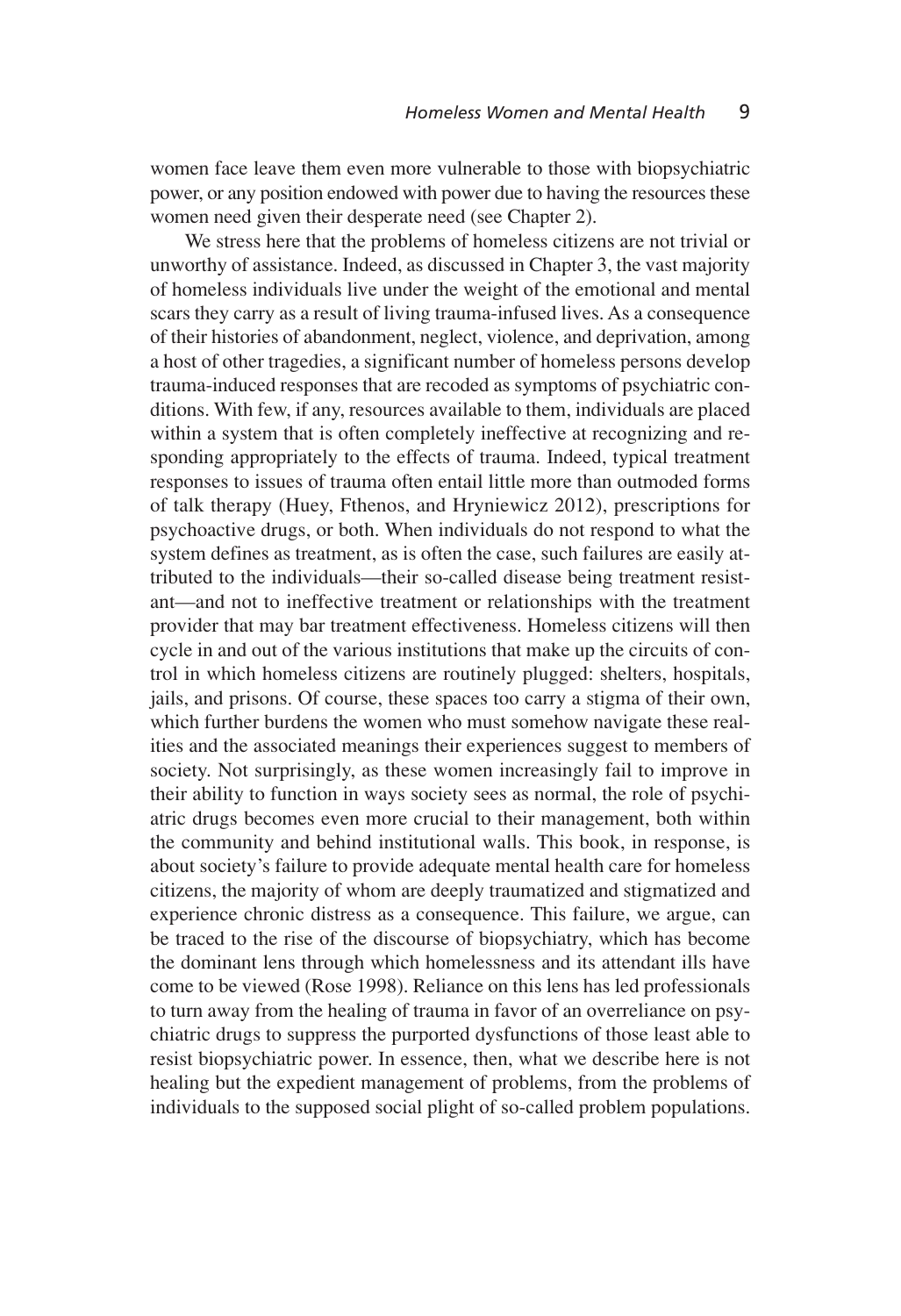#### **The Focus**

Little doubt can be found that biopsychiatric power is a set of processes, embedded in the allopathic medical model, with the potential to affect all homeless citizens who come into contact with the institutions that make up or support the mental health complex (i.e., shelters, courts, hospitals, jails, and prisons). Indeed, these institutions bear a stigma of their own—the prison, the asylum, the court—that in itself is indicative of the empowerment of those with authority in such facilities. The doctor holds authority over the patient, the prison officer over the prisoner, and the judge over the defendant. The patient, prisoner, defendant, and so on, are known by their master status (Goffman 1963): the label they hold evinces their disempowerment and leaves them susceptible to what is put forth by those in positions of authority as "for her own good" (Ehrenreich and English 2005). With this situation in mind, we made the focus of this book women who are homeless and the way their responses to trauma come to be redefined as forms of psychopathology to be treated principally, if not solely, through the administration of psychoactive drugs—chemicals—without the accompaniment of any counseling, treatment, or trauma-informed care. We have chosen to narrow the scope of this book in this fashion because of the unique vulnerabilities experienced by homeless women as a group (see Chapter 3).

To illustrate why women might be more likely to be subject to biopsychiatric powers, we begin by examining the link between gender and trauma. Without intending to diminish men's experiences of trauma, we note that studies have consistently found significant gender-based differences in exposure to forms of trauma and the responses they generate. Although men may typically be exposed to a greater number of potentially traumatizing events, in the form of accidents, combat, and physical assaults (Norris, Foster, and Weisshaar 2002), women are more likely to experience interpersonal violence, particularly involving someone they trust (child abuse, sexual assault, and domestic violence being three notable examples) (Ghafoori, Barragan, and Palinkas 2013; Tolin and Foa 2006). Women have also been found to experience greater levels of posttraumatic distress. For example, in a meta-analysis of studies of gender, trauma, and posttraumatic stress disorder (PTSD) symptomology, David Tolin and Edna Foa (2006) found that women exposed to trauma were more likely than men to report symptoms of mental distress by a ratio of approximately two to one. Women also reported higher levels of traumatic flashbacks, avoidance behaviors, and stress arousal (Ditlevsen and Elklit 2010), which last for a longer duration than found among traumatized males (Breslau et al. 1999). Women also appear to be at increased risk of postevent depression (Ghafoori, Barragan,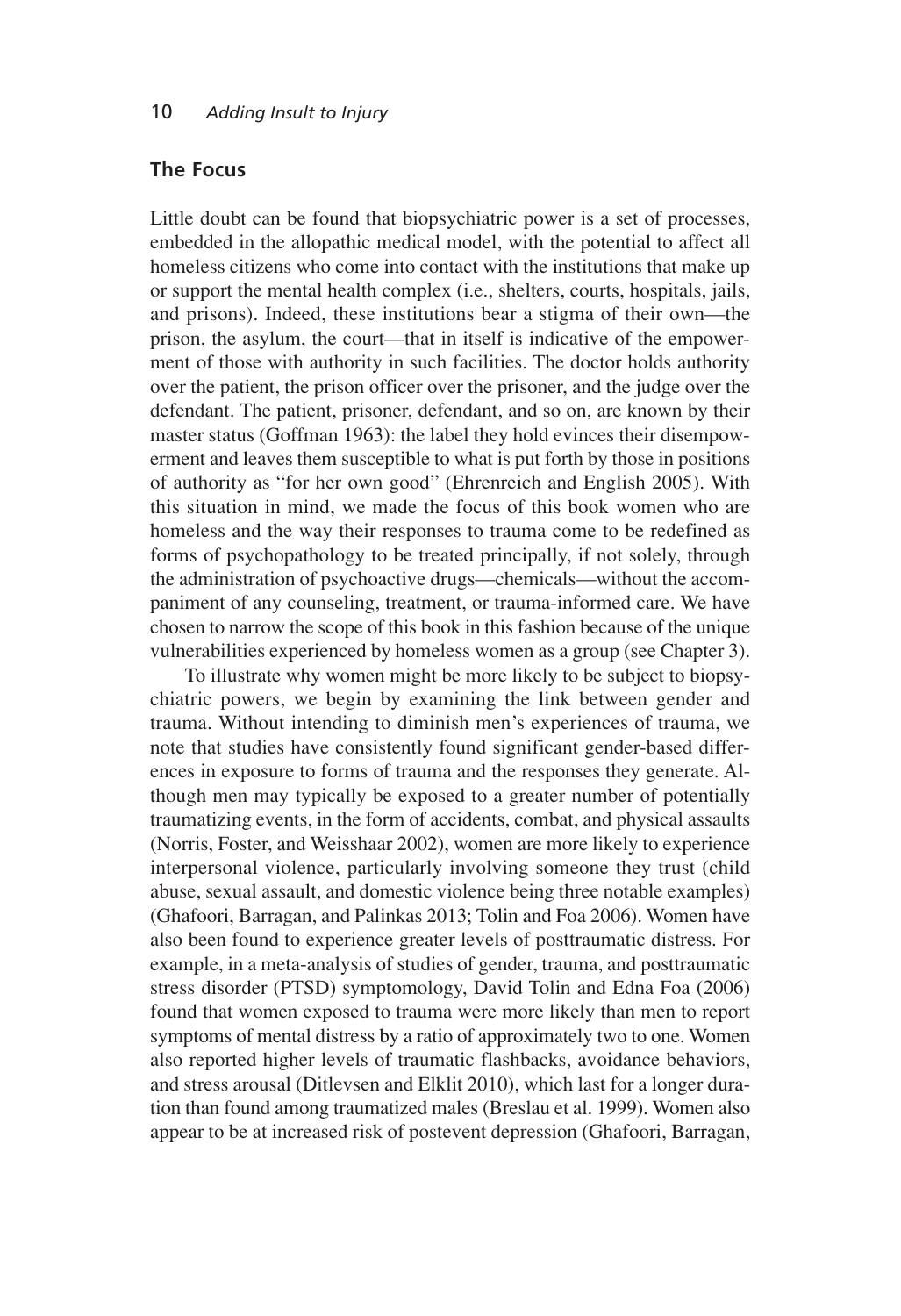and Palinkas 2013; Tolin and Foa 2006). One theory put forward to explain these differences suggests that women's exposure to interpersonal violence by those they trust—caregivers, intimate partners—is more emotionally and psychologically devastating because of the element of betrayal involved in such actions (Freyd 1994; Hetzel-Riggin and Roby 2013), and that such betrayals threaten their sense of safety and security in profound ways (Janoff-Bulman 1992). Others point to the fact that of the various forms of traumatic experience analyzed by researchers, sexual assault, which is reported with greater frequency by women, is also associated with the highest reported rates of PTSD (Tang and Freyd 2012).

Regardless of the underlying dynamics, one thing remains clear: women exposed to traumatizing events, overall, are at an increased risk of developing symptoms of mental and emotional distress. The fact remains that women make up only a small percentage of the homeless population yet suffer from many vulnerabilities, particularly in ways unique to women. Thus, if women are generally more vulnerable in this regard, then the expectation is to see homeless women, who experience high rates of violence and significant life stressors and often live in highly adverse conditions, as being at substantial risk of developing or experiencing worsening mental health conditions (Davies-Netzley, Hurlburt, and Hough 1996; D'Ercole and Streuning 1990; Huey, Fthenos, and Hryniewicz 2012; Jasinski et al. 2010; Lam and Rosenheck 1998; Larney et al. 2009). And, of course, that is exactly what researchers have consistently noted. In a meta-analysis of research conducted in the 1990s, Marjorie Robertson and Marilyn Winkleby found that homeless women report higher levels of distress than that found in the general population, and they also consistently report higher levels of mental health problems:

The lifetime rates of schizophrenia in homeless women ranged from 2.5 to 17.1%, compared to 1.7% for women in the general population. Rates of major depression ranged from 15.8 to 32% compared to 10.2% for women in the general population. Bipolar disorders ranged from 3.3 to 12% compared to less than 1% in the general population. (1996, p. 317)

More recently, Angela Hudson and her colleagues reviewed the literature on victimization among homeless citizens, observing that childhood sexual abuse and physical violence are generally associated "with poor general health and psychiatric co-morbidities, including post-traumatic stress disorder, depression, and suicidal ideation" (2010, p. 1215). In their study of experiences of adult assault among homeless women, the authors found links between physical abuse and depressive symptoms, including loneli-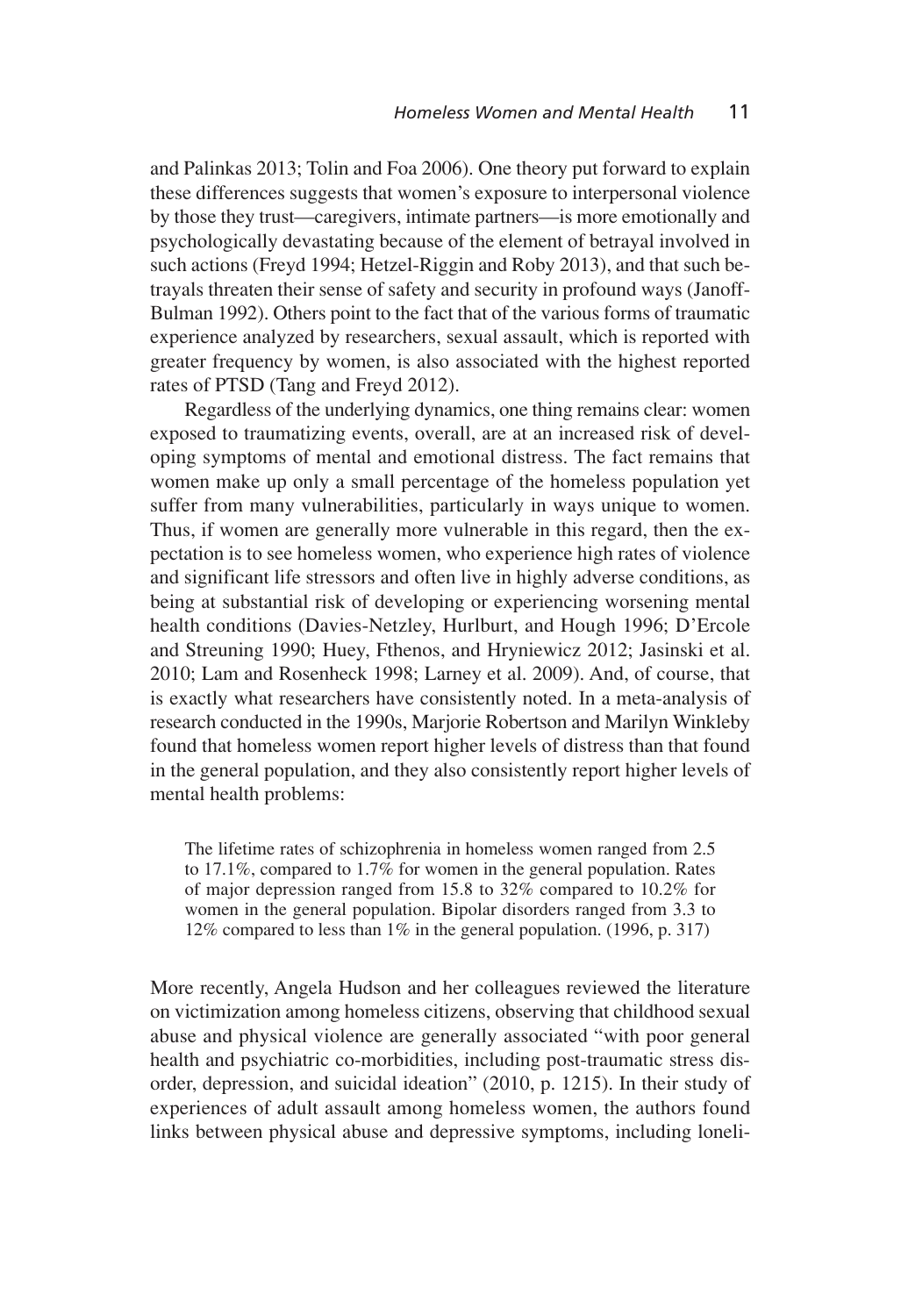ness, low self-esteem, and social withdrawal (Hudson et al, 2010; see also Ambrosio et al. 1992). One longitudinal study found that "childhood sexual abuse, living in a shelter, physical violence, childhood physical abuse, and death or injury of a friend or relative predicted avoidant coping and symptoms of depression" among homeless women (Rayburn et al. 2005, p. 667). Perhaps it is not entirely surprising to find that to deal with the distressing psychological and emotional effects of trauma, many impoverished women turn to forms of avoidant coping, including drugs and alcohol (Rayburn et al. 2005; Robertson and Winkleby 1996; Yeater et al. 2010).

In general, not only do women report higher levels of mental distress following a traumatizing event (Koopmans and Lamers 2007), but they also appear more willing to use mental health services (Andrews, Issakidis, and Carter 2001; Rhodes et al. 2002; Sorenson and Siegel 1992; Wang et al. 2005). This finding appears to apply equally to homeless women: despite the fact that impoverished women face barriers to accessing healthcare services, researchers suggest a number of women do seek treatment for mental health issues (Huey, Fthenos, and Hryniewicz 2012; Tam, Zlotnick, and Bradley 2008). In one study, almost a quarter of the sample of 663 impoverished female participants had sought mental health treatment after a traumatic experience (Rayburn et al. 2005). By way of contrast, in a study of mental service use among homeless men, researchers found that "men are often reluctant to ask for help," and those surveyed were "not likely to seek help for their physical and psychological struggles" (Amato and Macdonald 2011, p. 227).

Their increased use of healthcare services provides women a greater number of opportunities to be diagnosed with a psychiatric condition and offered drugs as treatment. With respect to the general population, this supposition is borne out by studies of prescription drug use that reveal higher rates of psychiatric drug use among women (Hausken et al. 2010; Hausken, Skurtveit, and Tverdal, 2007; Medco 2011; Roe, McNamara, and Motheral 2002). Data from one of the major pharmacy benefit managers in the United States shows a similar pattern: "Women are far more likely to take a drug to treat a mental health condition than men, with more than a quarter of the adult female population on these drugs in 2010 as compared to 15 percent of men" (Medco 2011, p. 2). According to the Medco (2011) study, women were more likely than men to use antidepressants (men's usage in this category is almost half that of women), antianxiety drugs (again, women's rate of use is nearly twice that of men), and to be prescribed antipsychotics. The only category where males exceed females in drug use is with respect to stimulants prescribed for attention deficit hyperactivity disorder (ADHD). Even here, girls are catching up,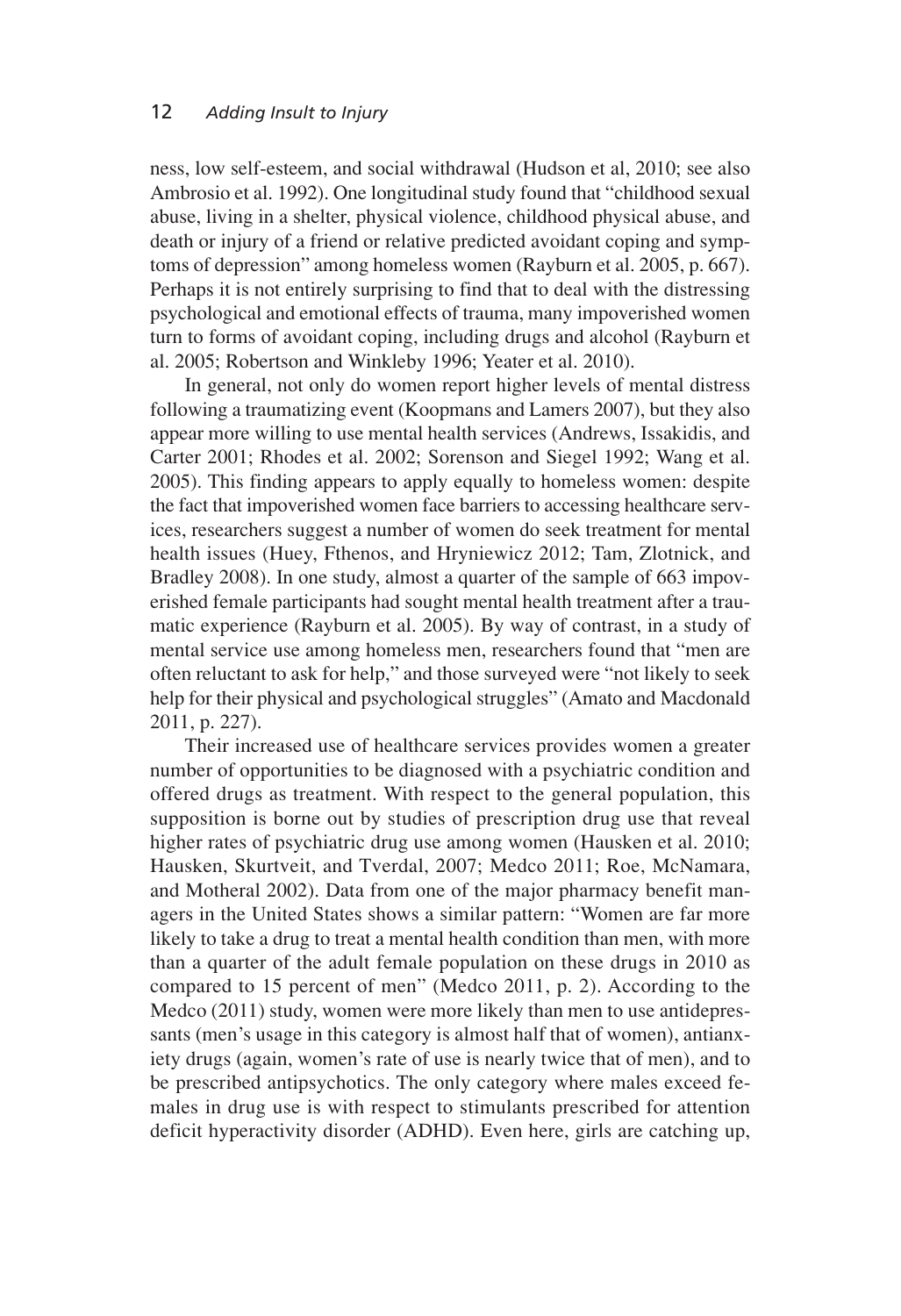with rates of prescriptions for girls described as increasing by almost 40 percent over ten years. These findings are mirrored elsewhere. In relation to antianxiety drugs, one set of Norwegian studies found that "being a woman" was a significant predictor of antianxiety drug use (Hausken et al. 2010, p. 472), with women being twice as likely to use these drugs as men (Hausken, Skurtveit, and Tverdal 2007).

In relation to psychiatric drug prescription and usage among homeless women, researchers know almost nothing. Despite high rates of reported psychiatric diagnoses within homeless communities (Austin, Anderson, and Gelberg 2008; Bassuk et al. 1998; Larney et al. 2009), treatment issues generally and the use of psychiatric drug treatment in particular have failed to generate broader attention from researchers beyond issues of drug efficacy and treatment compliance. Thus, one cannot say with any degree of certainty whether homeless women are more likely to be prescribed and consume psychiatric drugs than their male counterparts. However, theorizing their greater use in the population is not unreasonable given everything currently known about the gendered nature of mental health issues in both homeless communities and larger society.

To summarize our reasons for having narrowed the focus of this book to examining the range of homeless women's experiences with mental illness: to the extent that homeless women experience relatively high rates of trauma, are significantly more likely to be emotionally and psychologically affected by trauma, and are more likely to visit a healthcare provider in search of treatment, they represent a group that is more likely to be recast as exhibiting any number of forms of mental illness. Further, this mental illness is then seen as amenable to treatment with drugs, especially psychoactive drugs. Thus, although this tendency cannot be seen as solely a gendered phenomenon, it *is* highly gendered. Further support for this contention comes from a review of the history of the "psy sciences," a term we borrow from Nikolas Rose (1998), a domain notoriously littered with examples of how women's suffering has been pathologized and their bodies subjected to harrowing treatments (Tasca et al. 2012).

#### **Sources**

The inspiration for our desire to explore the lives of homeless women came from a series of interactions we had while conducting research on trauma and coping mechanisms. The impetus for the current study can be traced back to Detroit and Chicago, where the research team, led by Laura Huey, conducted in-depth qualitative interviews with almost 100 women. A further fifty-five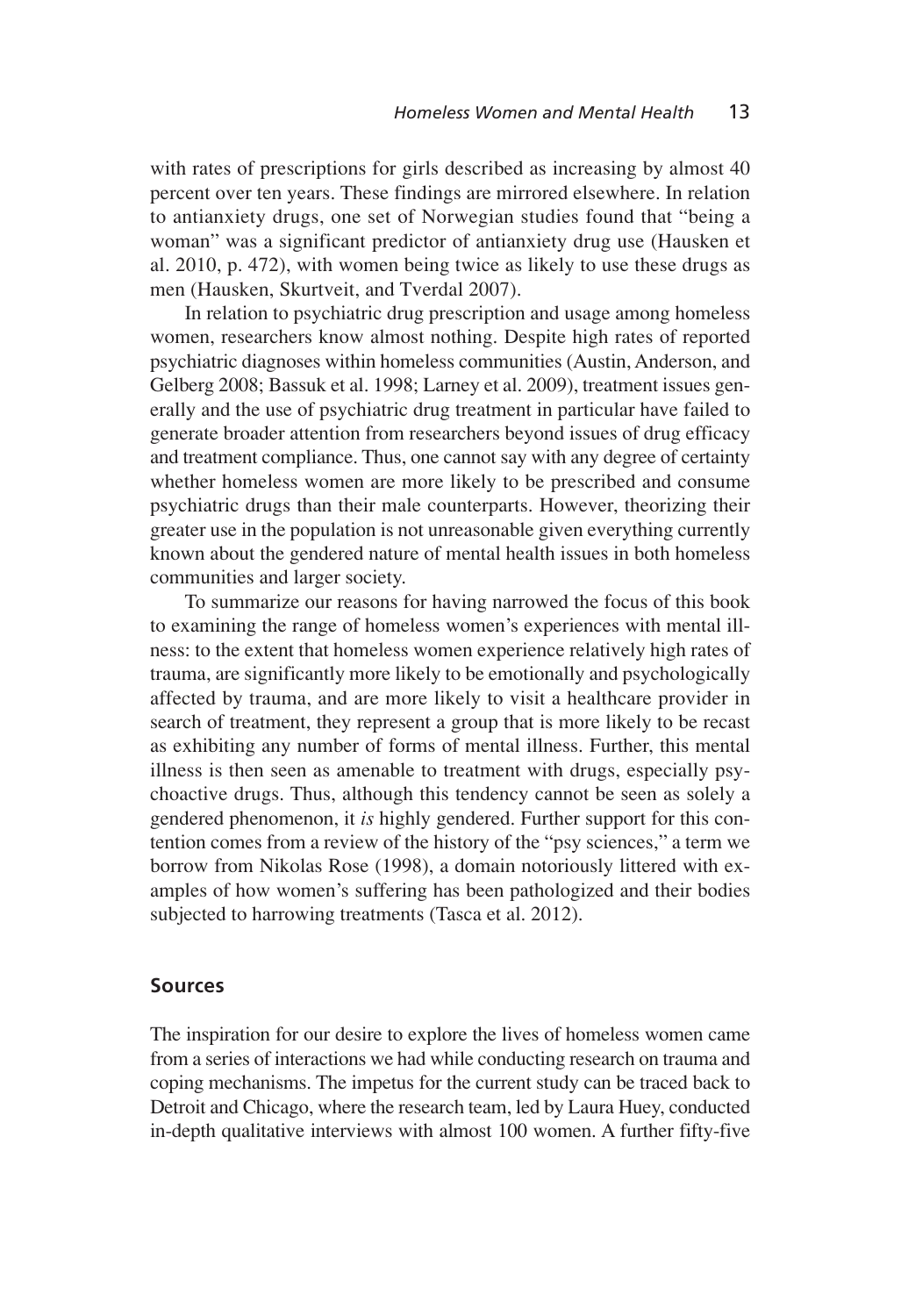interviews were then conducted with female participants in Liverpool and Manchester in the hope of teasing out a comparative approach to services. In the early days of the research, the focus was specifically on trauma, access to mental health services, and service usage. Although many of the women interviewed had participated in various forms of counseling, few spoke directly of experiences with psychiatry or of being prescribed psychiatric drugs. However, various women were encountered who, if they did not speak directly about their encounters with psychiatry, manifested physical signs of such encounters in the form of visible side effects of psychiatric drug use.

In 2012 the decision was made to relocate the fieldwork to Los Angeles, a city with a sizable homeless population that would afford greater opportunitiesto locate female participants. In shifting research sites, we also opted to expand the scope of the research to include a more broadly defined set of coping strategies that women use to deal with the effects of trauma. The current study is based on these interviews, which yielded significant insights into the use of psychiatric drugs to treat women's problems and, in particular, the way prescription drugs were being used in some cases as a means of modifying women's behaviors. During the first round of research in Los Angeles, the research team collected 107 interviews that were subsequently transcribed and analyzed. The initial results highlighted something that had been brewing in the back of our minds since starting this work: the great extent to which psychiatric drugs were being used routinely and often exclusively for the treatment of symptoms of trauma-based distress. Whereas the women in Detroit and Chicago seldom spoke of using psychiatric drugs, perhaps from fears of being stigmatized or because few had the opportunity to see a psychiatrist or general practitioner, women in Los Angeles were much more forthcoming about their experiences with both medical professionals and their psychoactive solutions. As a result, when we returned for two more rounds of interviews, the focus continued to remain on broader issues of trauma and coping, but more time was now spent listening to women's experiences of their encounters with such professionals. Within this phase of the interviews, women had much to tell us about the mental health diagnoses they had received, their feelings about the various forms of therapy they had tried, the treatments they had been prescribed, treatment compliance issues, and so on. In total, the team conducted 201  $(n = 201)^8$  interviews in Los Angeles.<sup>9</sup>

#### **The Shape of Things to Come**

We have organized the chapters of this book to follow the lines of our argument. Thus, Chapter 2 provides a conceptual framework by introducing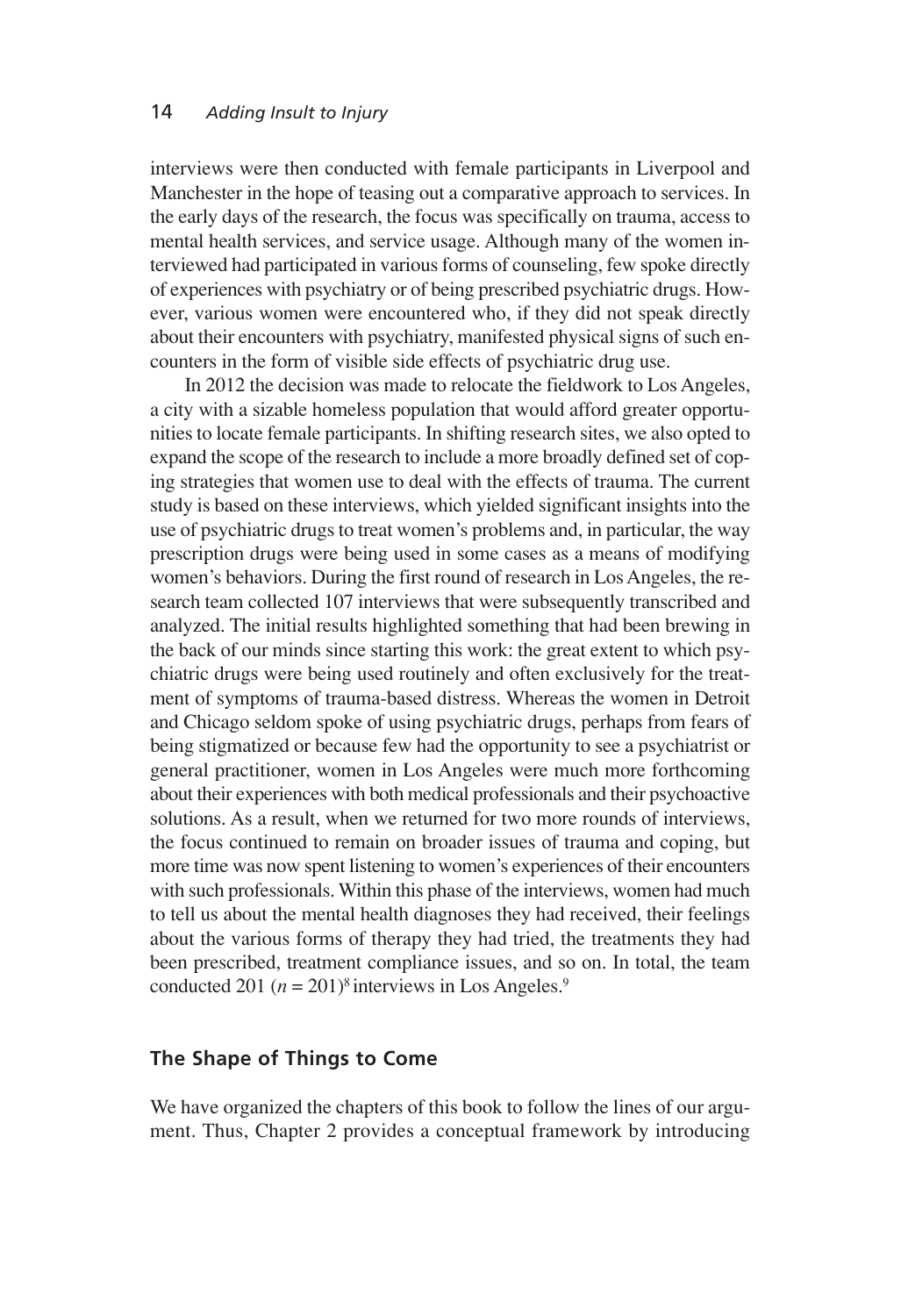some of the relevant literature on structural violence, the medicalization of social conditions, and stigma. Specifically we explore these phenomena in relation to how biopsychiatry as a worldview has come to dominate cultural discussions of human functioning and human suffering. We then investigate how homelessness has become medicalized, and we look at, in further detail, the role of biopsychiatry in the social response to homelessness, from the psychiatrization of the problem of homelessness in the 1980s to the use of psychoactive drugs to treat symptoms and regulate behaviors. We conclude the chapter with a critique of the medicalized and biopsych account of homelessness, providing an alternative, trauma-based explanation for the signs of emotional and psychological distress seen in homeless populations.

In support of our contention that trauma is a significant factor in the lives of homeless women, the nature of the suffering experienced by study participants is the focus of Chapter 3. Drawing on the women's own words, we break the first half of this chapter into three parts, which detail, in turn, the traumatic experiences women have faced in childhood and adulthood, as well as the struggles associated with becoming and being homeless. The discussion then turns to the damaging psychological effects of these experiences and how women attempt to cope with few available resources.

The purpose of Chapter 4 is to detail the first of the three forms of biopsychiatric power previously enumerated: the defining of women's problems through the act of diagnosis. We begin by exploring how women came to receive psychiatric treatment and the means by which psychiatrists, general practitioners, and other medical professionals translate women's suffering into a mental health diagnosis. Then, continuing to draw on participant experiences, we examine some of the diagnoses women had received, contextualizing these diagnoses by situating them in relation to the types of suffering women had experienced. We also consider individual thoughts and feelings about diagnoses, including the extent to which individuals self-identified with the labels affixed to their suffering.

Chapter 5 examines the second form of biopsychiatric power detailed here: the ability of medical professionals to prescribe psychoactive drug treatment for their patients, drugs that can null or suppress effects in terms of their emotional, cognitive, and behavioral functioning. First, we look at the types of psychiatric drugs that women in the Los Angeles study were prescribed, before turning to an examination of how women viewed the effects of these drugs. As our analysis reveals, for some, psychiatric drugs are seen as vehicles for self-improvement: that is, as solutions to the physical, mental, spiritual, social, existential, and other problems they face. One of these solutions, and perhaps the most obvious, is through symptom abatement. However, emphasis is also placed by some on the use of psychoactive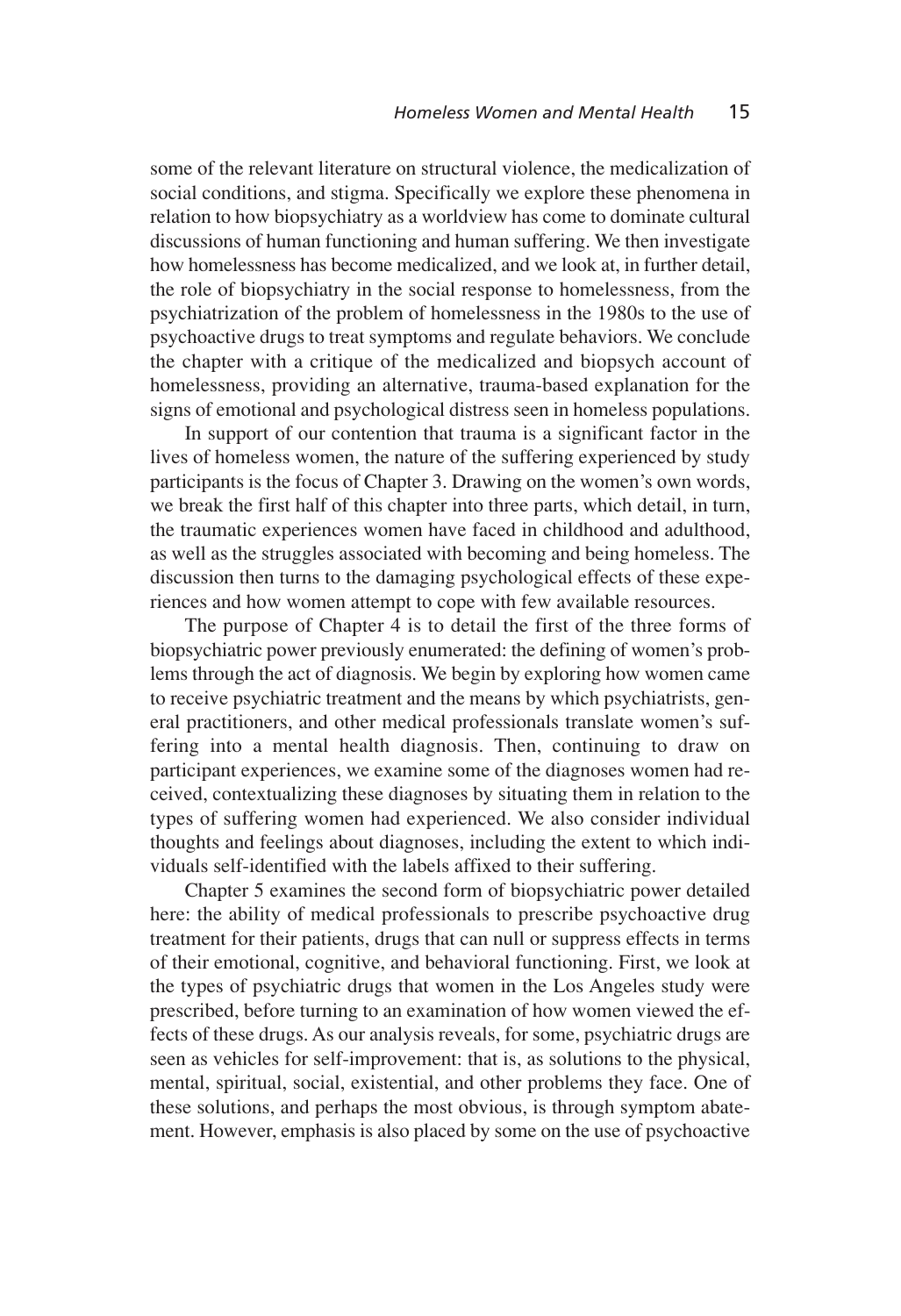drugs as part of their reform-oriented work: that is, as a means of altering one's feelings and cognitions in the hope of effecting permanent life changes. We also consider the views of those who have alternative perspectives on the use of psychiatric drugs, views shaped either through beliefs in alternative healing systems or as a result of observing or experiencing null or negative effects from these drugs.

The focus of Chapter 6 is the third manifestation of biopsychiatric power in homeless communities: the range of persuasive (soft) and coercive (hard) techniques employed within and across institutions to garner treatment compliance. In particular, we explore the institutional environments within which psychiatric drug treatment decisions are made, supported, and enforced. Forms of persuasion include, for example, community-based programs that reinforce what is seen as patient responsibility in pill taking. When persuasion fails, various coercive mechanisms also can be deployed in order to enforce treatment compliance. These range from soft coercion in community treatment centers to health codes that permit involuntary detention and forced treatment to laws that allow for court-ordered treatment in the community. Although the laws, regulations, and policies described are specific to California, to the extent that such mechanisms exist in many other states and countries, we hope to furnish insights into how such euphemistically named concepts as assisted outpatient treatment function.

In Chapter 7, we begin by considering the effects of biopsychiatric power on individuals and in relation to the problem of homelessness. These considerations bring into sharp relief the extent to which the present system of mental health treatment is not only failing homeless citizens but increasing the potential for women to suffer further. In the second half of this chapter, we explore what an alternative mental health care system could look like and the benefits it could provide to individuals, families, communities, and the larger society.

#### **Social Problems: A Final Consideration**

As we previously stated, our primary interest in this book is in how biopsychiatric power manifests at the level of the individual and what the effects are for that individual. In placing the focus here, we are mindful of the fact that the problems of the people represented—homelessness, interpersonal violence, addiction, and mental health issues, among others—have social causes, meanings, and consequences. Although biopsychiatric power may be felt by particular individuals, it manifests through the institutions within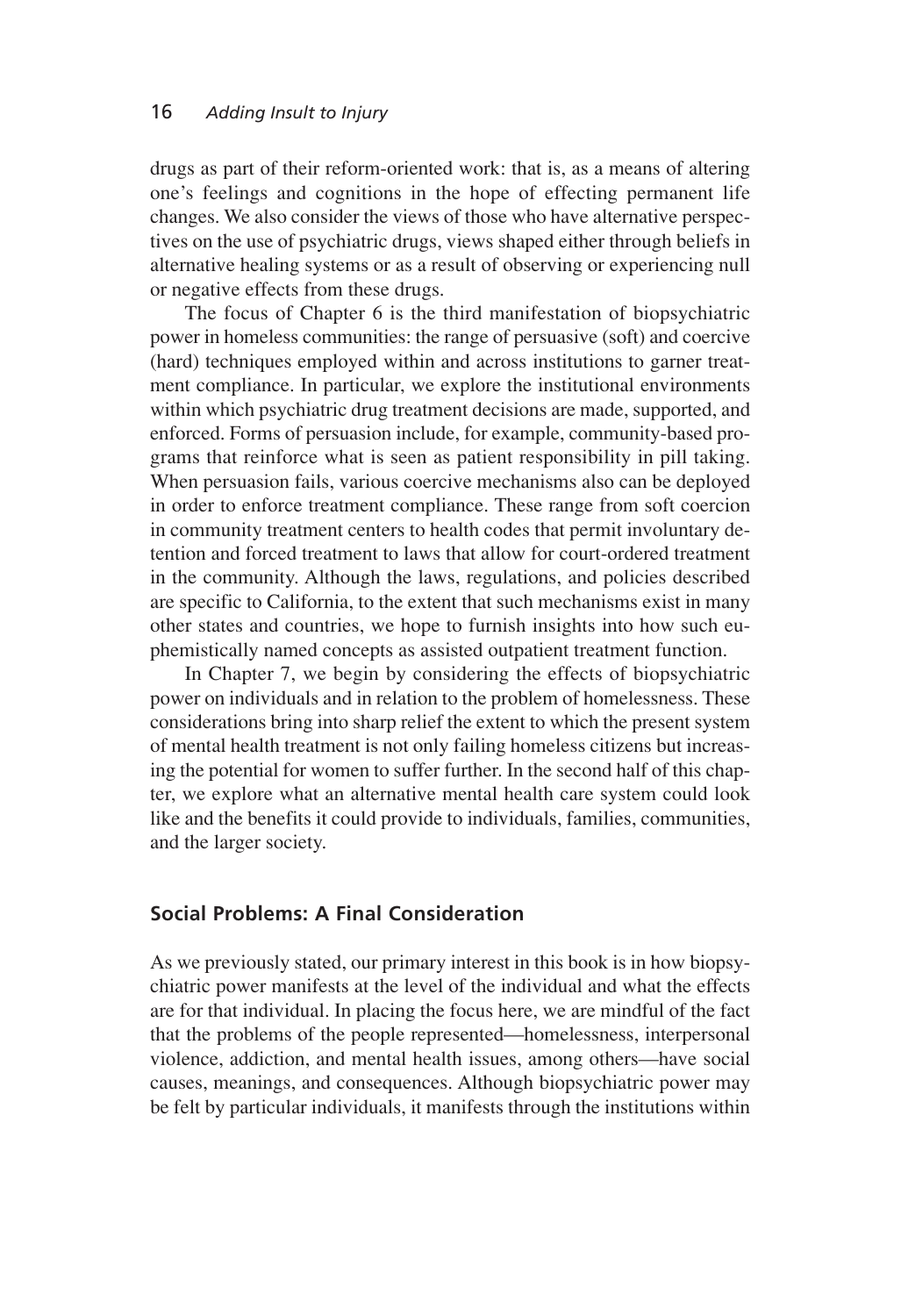which they are embedded. Thus, any attempt at hiving one off from other is inevitably doomed to fail at providing a fuller picture of the social phenomenon we are attempting to analyze.

Focusing exclusively on the micro level is an analytical strategy that carries with it other risks. As other commentators have noted (Lovell 1992; McKenzie-Mohr, Coates, and McLeod 2012), the medicalization and psychiatrization of homelessness has permitted a means for the social problems referenced above, principally homelessness, to be redefined, thus shifting the burden of responsibility away from policymakers and institutions onto the backs of those least able to defend themselves from misattribution and blame. Rendering social problems into forms of individual pathology also allows for maintenance of an unacceptable status quo, a point well captured by Ann Lovell:

Using psychiatric status as an indicator of need presents a further danger. It promotes a circularity by which the supply defines the demand. That is, by defining the needs of homeless persons in terms of psychiatric dimensions and symptoms, the service itself—hospitalization or treatment—becomes the social goal. This circularity in turn legitimates and reinforces the existing system (or nonsystem) of services while preempting the possibility of other types of responses. It also removes from the universe of discourse (social policy) any indication of the macro-level changes that create and affect the day-to-day situation of homeless persons. It also removes from the universe of discourse (social policy) any indication of the macro-level changes that create and affect the day-today situation of homeless persons. (1992, p. 256)

A goal in this book is to use the same analytical strategy to invert the logic underlying the politics of biopsychiatry and to do so by using women's stories to reveal how the act of pathologizing individuals, and then inadequately treating their ascribed pathology, does little to solve the problems biopsychiatry purports to address. Indeed, more often than not, the acts of defining, treating, and enforcing compliance simply perpetuate or exacerbate these problems. That said, we return to our earlier contention that providing a fuller account of a given phenomenon, or a solution to a particular social problem, is impossible when individuals are treated as discrete entities that function separately from institutions, social structures, and processes. Thus, where appropriate, we will shift from a focus on the individual to the institutional, from the institutional to the social, and vice versa. Despite such attempts at providing what we hope to be simultaneously a broader and more detailed account, we are deeply cognizant of the fact that there is always so much more to be said.